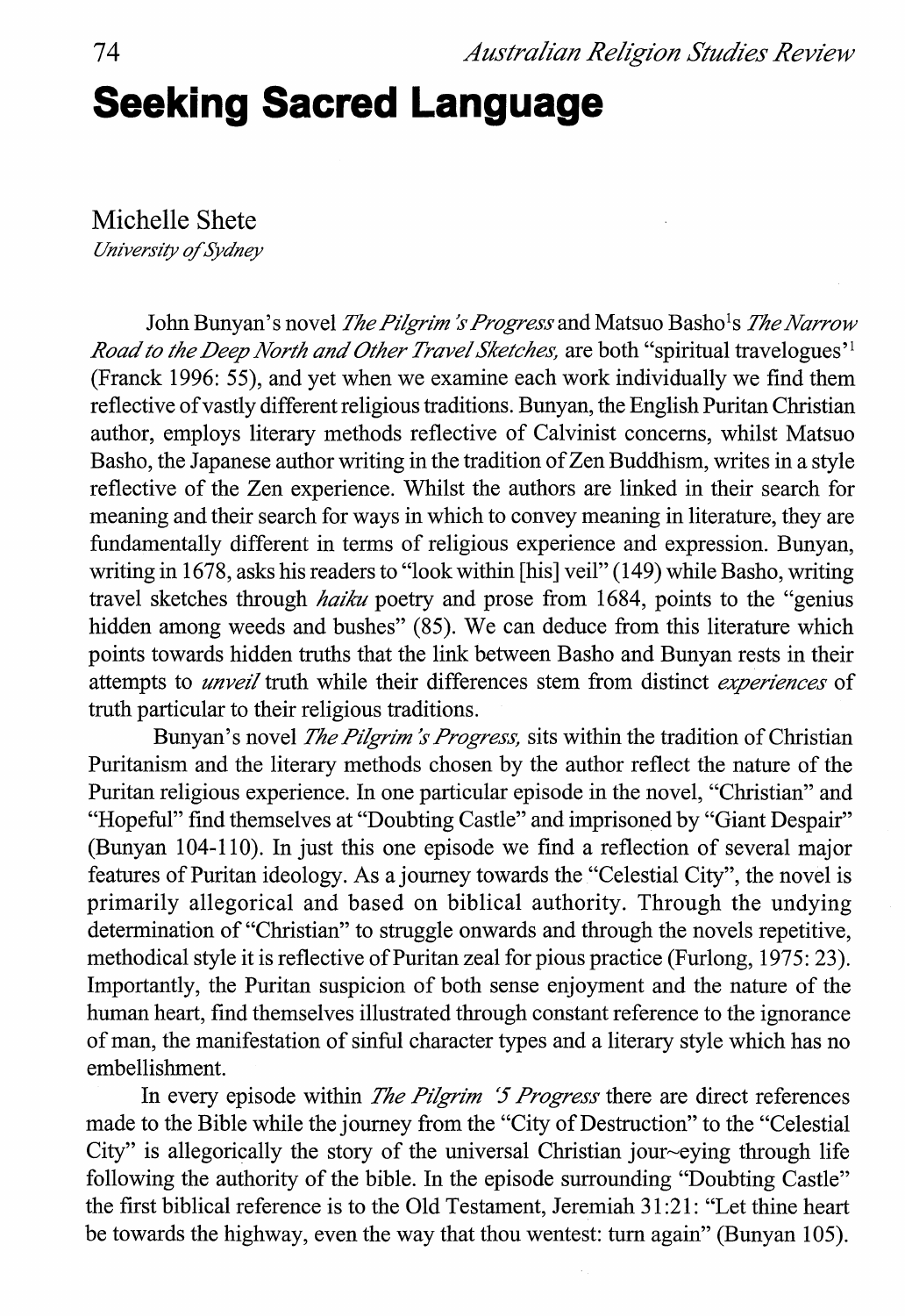The reference to this biblical passage is inserted at the point where "Christian" and "Hopeful" have become lost on their journey which is, otherwise, a direct route towards the "Celestial City". In this Calvinist tradition, there is only one right path and it is towards the future and along "the way" (Bunyan 103). There are right and wrong actions, blessed and non-blessed readers (Luxon, 1995:160) and a rigidity which appears to categorise humanity and systematise religion itself. The "Celestial City" is the promise of joy in the afterlife whilst the path of life itself contains very little joy. "Christian" and "Hopeful" at "Doubting Castle" are thrown into a "nasty and stinking" dungeon (Bunyan 106) and subjected to beatings "without any mercy with a "grievous" crabtree cudgel" (Bunyan 106). They are asked by "Giant Despair" to consider why they should "choose life, seeing it is attended with so much bitterness" (Bunyan 107). Their reasons for not suiciding are based on biblical understanding:

the Lord of the country to which we are going hath said though shalt do no murder, no not to another man's person; much more then are we forbidden to take his counsel to kill ourselves. (Bunyan 107)

Their final escape from this suffering comes when they realise they have a key called "Promise", which calls forth the biblical promise of eternal salvation in which one should have faith in *future* joy (Furlong, 1975:41) in order to endure suffering.

"Christian's" capacity for endurance is a reflection of Puritan religious zeal:

The Puritan movement... took it for granted that a man would suffer all things for what he believed was right (Furlong, 1975: 16) .... Despite so much misery and hardship in the present, however, Puritans comforted themselves with the thought that their real delights were to come (Furlong, 1975:40).

While doubts often appear in "Christian's" mind, they are balanced with the manifestation of positive characters such as "Faithful" and "Hopeful" who help him maintain his devotion. Whilst "Christian" declares at "Doubting Castle": "I know not whether is best to live thus or to die out of hand? My soul chooseth strangling rather than life" (Bunyan 107). Hopeful responds with "let's be patient, and endure awhile" (Bunyan 107). Thus "Christian" and "Hopeful" are dichotomies within one personality which is representative of the struggling universal pilgrim faced with the existential crisis. The pilgrim begins his journey with the sincere plea: "What shall I do to be saved?" (Bunyan 18). The novel then becomes a manual for pilgrims who have this same query. The journeys undertaken by "Christian" are repeated constantly as he describes them to the characters he meets. The ultimate repetition comeswith The Second Part of *The Pilgrim's Progress* in which "Christiana" follows in her husband's footsteps and once again confirms the "way" of the pilgrim towards the "Celestial City". Bunyan's repetitive, methodical and lengthy novel therefore illustrates the great Puritan zeal for pious practice and the necessity for suffering.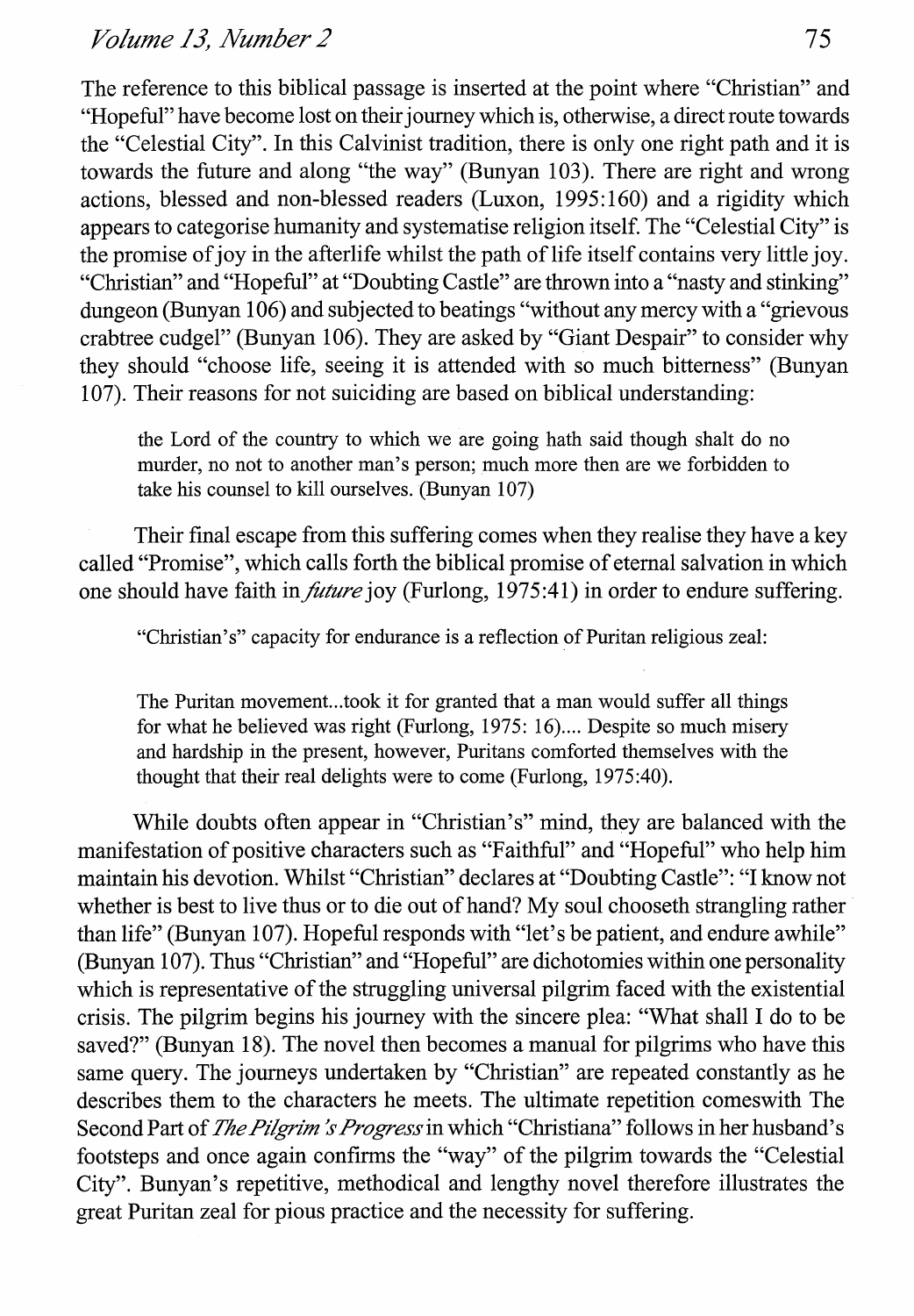## 76 *Australian Religion Studies Review*

Bunyan's literary method enables him to split the personality of the universal pilgrim and manifest good and evil in separate characters whilst exploring the inherent evil believed to be found within the very heart of the Christian (Furlong, 1975: 33). "Christian" himself is responsible for leading "Hopeful" "out of the way" (Bunyan 104) through making the mistake of following "Vain Confidence" (Bunyan 104). "Christian" then declares:

Good brother, be not offended. I am sorry I have brought thee out of the way, and that I have put thee into such eminent danger; pray, my brother, forgive me; I did not do it ofan evil intent. (Bunyan 105)

Vain confidence of the Christian is explored here as a negative trait which must be dealt with. In the same way "Hypocrisy" and most of the other negative characters manifest at times in the novel when "Christian" himself illustrates his own hypocrisy or some other evil nature of the heart. After criticising "Simple", "Sloth" and "Presumption" (Bunyan 42), "Christian" meets "Hypocrisy" and then proceeds to fall asleep and lose his valuable scroll. These literary methods demonstrate the Puritan's "intense suspicion of nature and the nature of the heart" (Furlong, 1975: 34). Thus the "way" for the pilgrim appears to be, according to Bunyan, the gradual realisation of the individual's own faults, including ignorance, and the subsequent realisation of the existential crisis of the human being unable to gain complete knowledge and according to some, even unable to "progress" (Luxon, 1995:161).

While Bunyan wrote as an artist imprisoned literally and somewhat creatively by a religious tradition which did not consider art to be significant (Furlong, 1975: 17), Basho wrote, quite contrarily, as an artist whose tradition of Zen Buddhism nourished his creativity. In direct contrast to Bunyan's religious experience and in direct contrast, also, to the style of *The Pilgrim's Progress*, Basho's sketches in *The Narrow Road to the Deep North and Other Travel Sketches,* emerge from a meditative discipline which emphasises unity and simplicity of thought (Schloeg, 1977: 64; Suzuki, 1969: 87). Basho's *haiku* poetry expresses an intensity of perception with a particular focus on aesthetics as a result of the Zen focus on awareness (Schloeg, 1977: 62) and enlightenment (Suzuki, 1969: 17). In the first few pages of *The Narrow Road to the Deep North,* we find examples of these Zen Buddhist features. We also discover an important similarity between Bunyan and Basho, that of struggle, which links the authors together in an obsessive journeying and intense desire to search for meaning.

The importance of language and words in the Zen tradition is in the discretion of use and minimal analysis. Thus the *haiku* with its short, concise form is a perfect vehicle of expression for a Zen master's contemplation. The tradition of "ancient poets" (Basho 107) being respected as great sages, illustrates a deep respect for language and its use for presenting religious truths. The *haiku* form represents the mind of the, meditator whose awareness of the surroundings and the self is clarified and thus whose literary expression is simple and non-cluttered with excessive thought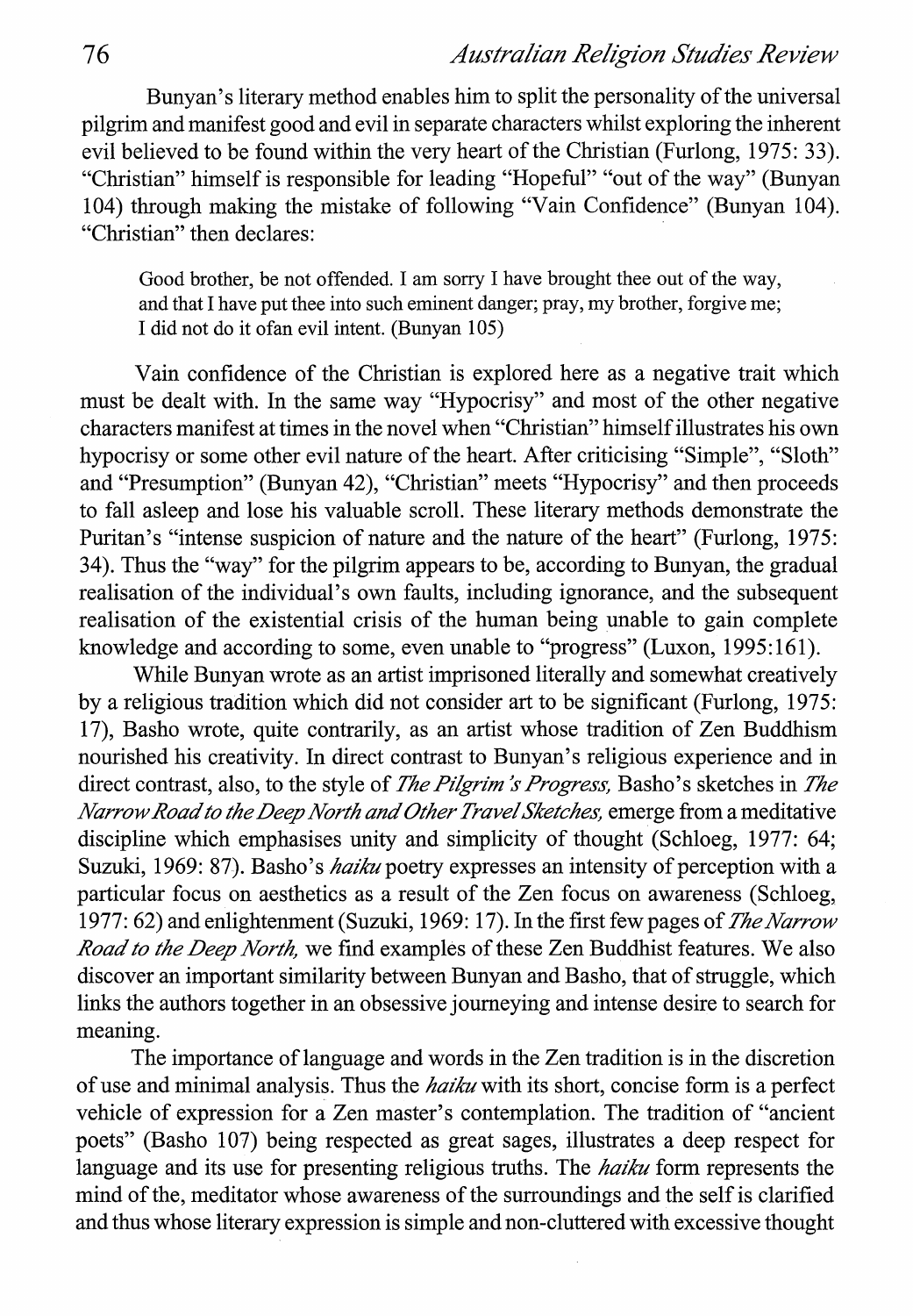*Volume 13, Number 2* 77

or analysis. With a focus on the present tense, as opposed to Bunyan's future projections, there is an intensity of joy discovered in immediate, ordinary situations (see Schloeg, 1977: 64). In *The Narrow Road to the Deep North,* Basho climbs the mountain "Nikko" and is overwhelmed by the holiness and beauty and declares: "To say more about the shrine would be to violate its holiness" (100). He concludes this statement with *haiku:* 

It was with awe That I beheld Fresh leaves, green leaves, Bright in the sun. (100)

how solemn! green leaves, young leaves,. and through them the rays of the sun (Ueda, 1991: 231)

The simplicity of expression is the essential nature of Zen: "Not giving in to that temptation to formulate, to conceptualize, that is Zen" (Franck, 1996: 59). The succinct and detached nature of the verse corresponds directly with the meditator's clear and watchful state of mind. Thus the *haiku* represents the transformation of religious experience into a literary form and the most successful *haiku* would then be that which translates most directly from perception to word. The tradition of Zen therefore nourishes creativity in its most simple and perceptive form.

Whilst Bunyan attempts to express his religious concerns through analysis and subsequent dichotomy, Basho is involved in translating his religious experience into literary aesthetics through a keen perception of surroundings and of his own nature. The greatness of Basho's *haiku* is in the expression of unity between man, nature, mind and emotion:

*[The Narrow Road to the Deep Northjwas* based on the idea of *Sabz;* the concept that one attains perfect spiritual serenity by immersing oneself in the egoless impersonal life of nature. The complete absorption of one's petty ego into the vast, powerful, magnificent universe..." (Ueda, 1970: 30).

The emotion is expressed through the surrounds and this harmony resonates long after the reader experiences the first hint of meaning:

The faint shadow of bidding me farewell. Mount Fuji and the cherry blossoms ofUeno and Yanaka were (Basho 98)

Silent a while in a cave, I watched a waterfall, For the first of The summer observances. (101)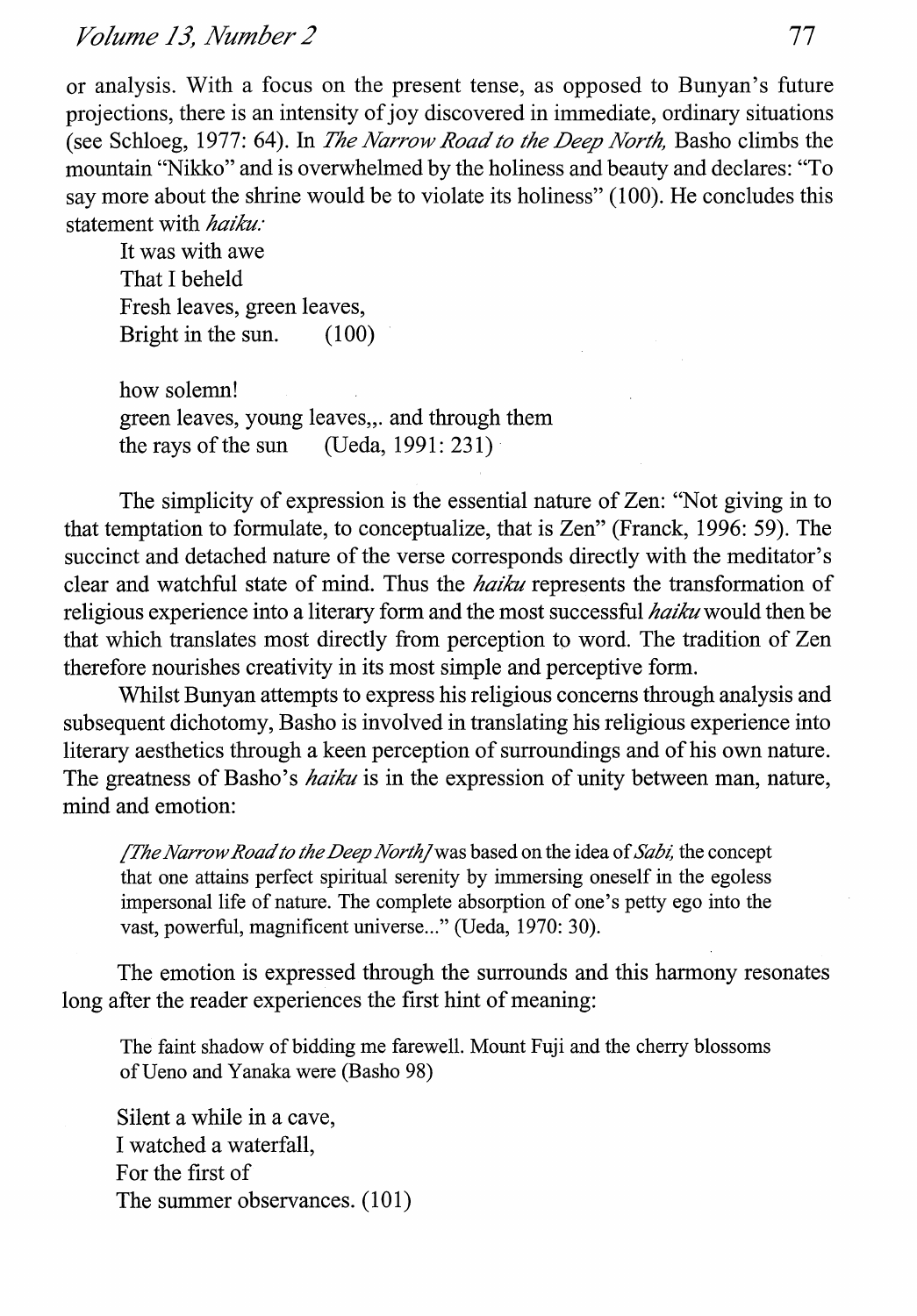*Australian Religion Studies Review* 

for a while I sit meditating by the falls start of a summer retreat (Ueda, 1991: 232)

Abstract layers of meaning emerge after several readings and illustrate the author's depth of meditation and contemplation. Commentaries have noted several different ideas concerning this one *haiku* and the poet's "purification", "seclusion" and "religious exercise" (Ueda, 1991: 232). For Bunyan, these layers of meaning would appear through several episodes, or pages, of critical, serious and concerned evaluation. Basho's *haiku* and his prose reflect a mind which is heightened in its awareness of surroundings:

The chestnut by the eaves In magnificent bloom Passes unnoticed By men of this world. (Basho 108)

few in this world notice those blossoms chestnut by the eaves (Ueda, 1991: 239)

It has been said that "the instant when we begin to be aware is the moment of enlightenment" (Suzuki, 1969: 17). Thus awareness, perception, enlightenment and detached observation are intrinsically linked in the Zen experience and the aesthetic illustration of nature becomes a focus for Basho:

This 'clear seeing' is a change of attitude... it finally results in genuine insight into one's own nature. (Schloeg, 1977: 65)

These external objects are in no way indispensable, they are merely useful to help concentrate one's attention. (Franck, 1994: 43)

The sharpening of the senses therefore represents an ability to see beyond the delusion within life at the present moment; which compares with Bunyan's attempt to see beyond the delusion of "Vanity Fair" and towards the future joy to be experienced in the "Celestial City".

Basho, whilst sleeping "in perfect peace upon [a] grass pillow" (100) and noting the characteristics of every blossom, is also subjected to self-instigated suffering. We do not really know the extent of Basho's suffering because his attention is not on suffering itself but on the "end of suffering" (Schloeg, 1977: 63). We should note that Zen Buddhism requires "enduring what is unendurable" (Schloeg, 1977: 63). Basho constantly makes off-hand references to his suffering:

My bony shoulders were sore because of the load I had carried.... (99)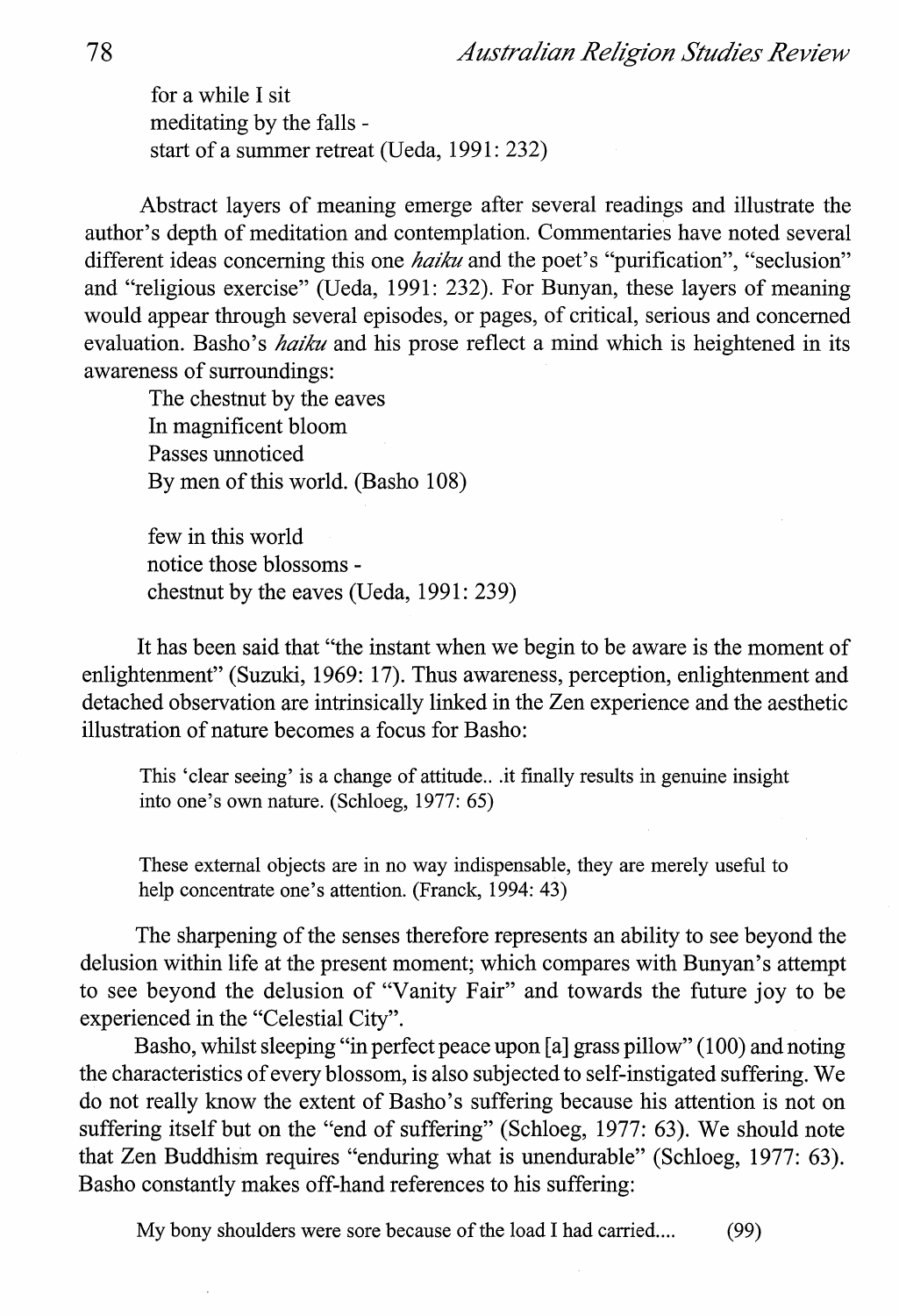As I was plodding through the grass....  $(102)$ 

He wanted to enjoy the views of Matsushima and Kisagata with me, and also to share with me the hardships of the wandering journey. (101)

We perceive a link here between Basho and Bunyan in their intensity, their endurance and their focussed attempt to reach the heart of their religious experience. We are reminded of the search for meaning undertaken by both Basho and Bunyan and the common characteristics of "all great religions" (Johnston, 1974: 170):

They share the same quest for wisdom, the same sense of man's existential situation and need for salvation, the same belief in man's dignity and value, and the same basic attempt to solve man's deeper problems (Johnston, 1974: 170).

Both Bunyan and Basho express a sincere, human desire to unveil meaning and they both illustrate a willingness to struggle through life's journey for religious and literary purposes.

Bunyan and Basho write within different cultures with particular religious experiences and truths but their responsibility as artists has been to define their religious experience and their truths in forms most suitable to their beliefs. Bunyan's allegory allows him to convey biblical notions of future salvation and Basho 's *haiku* allows him to encapsulate the present moments of joy within mundane life. Whilst it may be that "Buddhism seems to be lacking a social ethic" (Franck, 1994: 39) and "Christian extroversion... has ... the tendency to become a meddlesome paternalistic activism, unaware of the need for a profound self-examination" (Franck, 1994: 39), these two authors remain linked in their, attempts to reach the heart of the human situation and encapsulate it according to their cultural traditions. Western readers are likely to either identity with Bunyan's language and allegory as the experience of Christianity enables them, or to encounter Basho as a breeze of fresh air enabling them to discover unity in nature, joy in the present, relief in simplicity and a belief in the potentially sacred nature of language itself.

He was the Basho Breeze blew through his leaves Songs sung in his bough

Fresh *Haiku* breeze on my face He is still in his garden.

## **References**

Basho, M. 1966. *The Narrow Road to the Deep North and Other Travel Sketches.* Trans. N. Yuasa, Penguin Books Ltd., Harmondsworth.